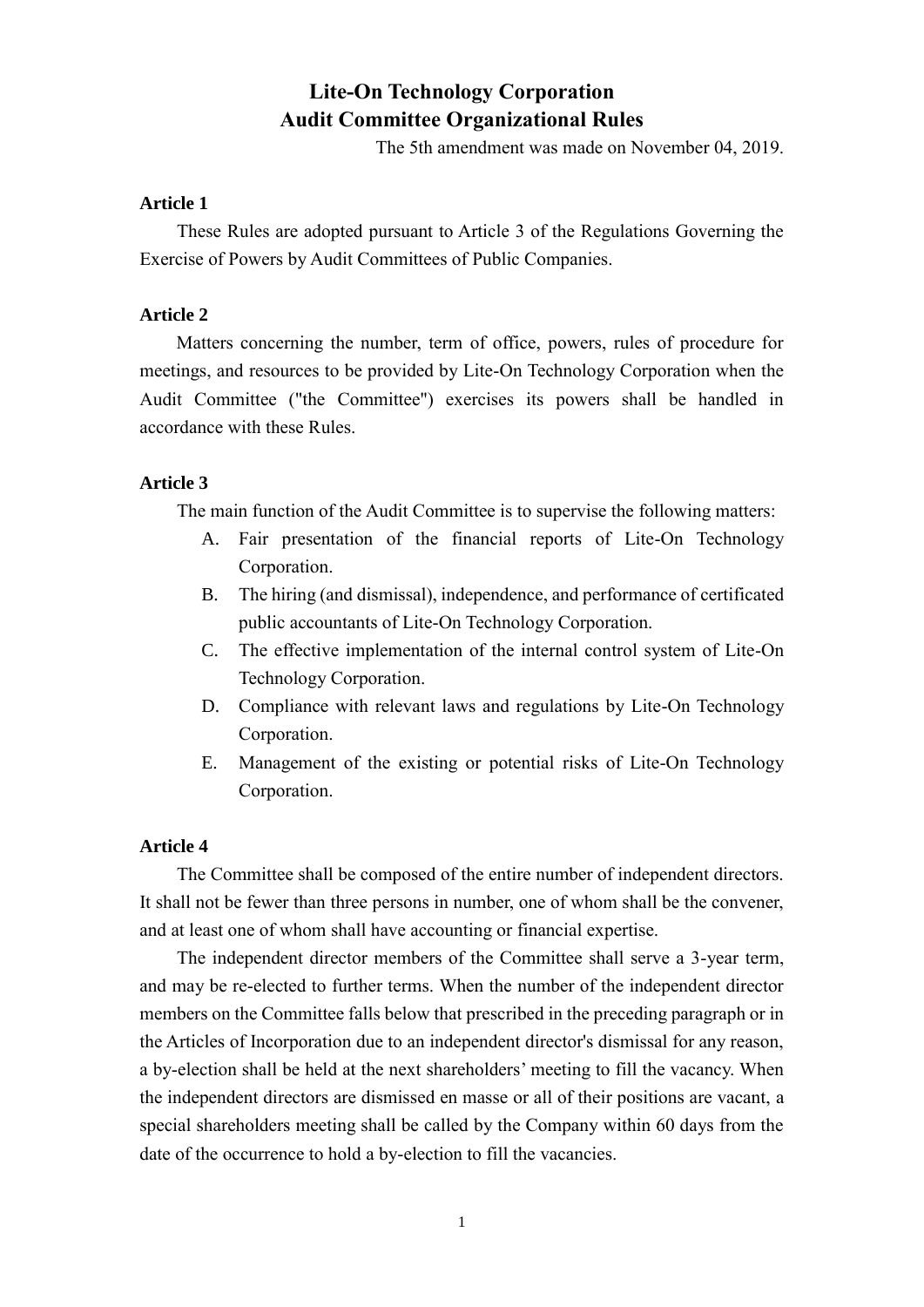#### **Article 5**

Powers conferred by the Securities and Exchange Act, the Company Act, and any other law to be exercised by supervisors, excepting those set forth in Article 14-4, paragraph 4 of the Securities and Exchange Act, shall be exercised by the Committee.

The provisions of Article 14-4, paragraph 4 of the Securities and Exchange Act, in regard to the Company Act as concerns the actions of supervisors or their role as representatives of a company, apply mutatis mutandis to the independent director members of the Committee.

#### **Article 6**

The powers of the Committee are as follows:

- A. The adoption of or amendments to the internal control system pursuant to Article 14-1 of the Securities and Exchange Act.
- B. Assessment of the effectiveness of the internal control system.
- C. The adoption or amendment, pursuant to Article 36-1 of the Securities and Exchange Act, of the procedures for handling financial or business activities of a material nature, such as acquisition or disposal of assets, derivatives trading, loaning of funds to others, and endorsements or guarantees for others.
- D. Matters in which a director is an interested party.
- E. Asset transactions or derivatives trading of a material nature.
- F. Loans of funds, endorsements, or provision of guarantees of a material nature.
- G. The offering, issuance, or private placement of equity-type securities.
- H. The hiring or dismissal of a certified public accountant, or their compensation.
- I. The appointment or discharge of a financial, accounting, or internal audit officer.
- J. Annual financial reports which are signed or sealed by the chairperson, managerial officer, and accounting officer.
- K. Proposals regarding business reports and profit distribution or loss replenishment.
- L. Other material matters as may be required by this Corporation or by the competent authority.

The matters under the preceding paragraph shall be subject to the approval of one half or more of the entire membership of the Committee and shall be submitted to the board of directors for a resolution as required by law.

Any matter in Paragraph 1, with the exception of Subparagraph 10, that has not been approved by one half or more of the entire membership of the Committee may be adopted with the approval of two thirds or more of the entire board of directors.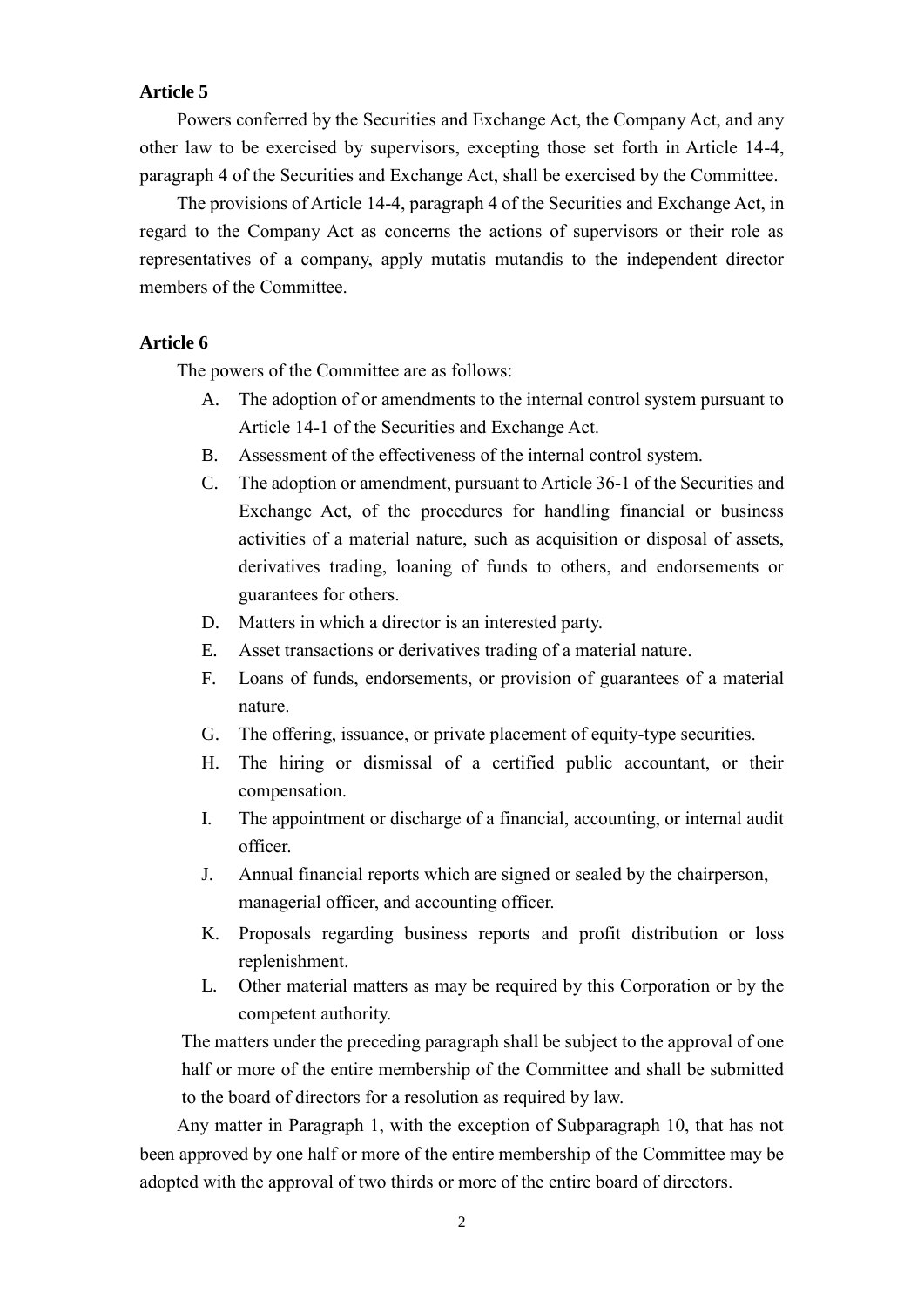"The entire membership," as used herein, shall be counted as the number of members actually in office at the given time.

The convener of the Committee shall represent the Committee to the public.

## **Article 7**

The Committee shall convene at least once quarterly, and may call a meeting at its discretion whenever necessary.

In calling a meeting of the Committee, a notice of the reasons for convening the meeting shall be given to each independent director member at least 7 days in advance. In emergency circumstances, however, the meeting may be called on shorter notice. In addition to written formats, notices of convening audit committee meetings may also be sent by email or by fax.

A member of the Committee shall be elected as the convener and meeting chair by and from the entire membership of the Committee. When the convener is on leave or unable to convene a meeting for any reason, the convener shall appoint another independent director member on the Committee as acting convener; if the convener does not make such an appointment, one independent director member of the Committee shall be elected by and from the other independent director members of the Committee to serve as convener.

The Committee may request the managers of relevant departments, internal audit officers, certified public accountants, attorneys, or other personnel of this Corporation to attend the meeting as non-voting participants and provide pertinent and necessary information. Such personnel shall be excused during a discussion or voting process.

When the Committee calls a meeting, it shall furnish the members of the Committee present at the meeting with relevant materials for reference as necessary.

## **Article 8**

When a meeting of the Committee is held, an attendance book shall be made available for signing-in by the independent director members in attendance, and thereafter made available for reference.

Independent director members shall attend meetings of the Committee in person; if an independent director member is unable to attend in person, the independent director member may appoint another independent director member as proxy to attend the meeting. Attendance via telecommunications is deemed as attendance in person.

A member of the Committee that appoints another independent director member as proxy to attend a meeting of the Committee shall in each instance issue a written proxy stating the scope of authorization with respect to the items on the meeting agenda.

Resolutions at meetings of the Committee shall be adopted with the approval of one half or more of the entire membership. The result of a vote shall be made known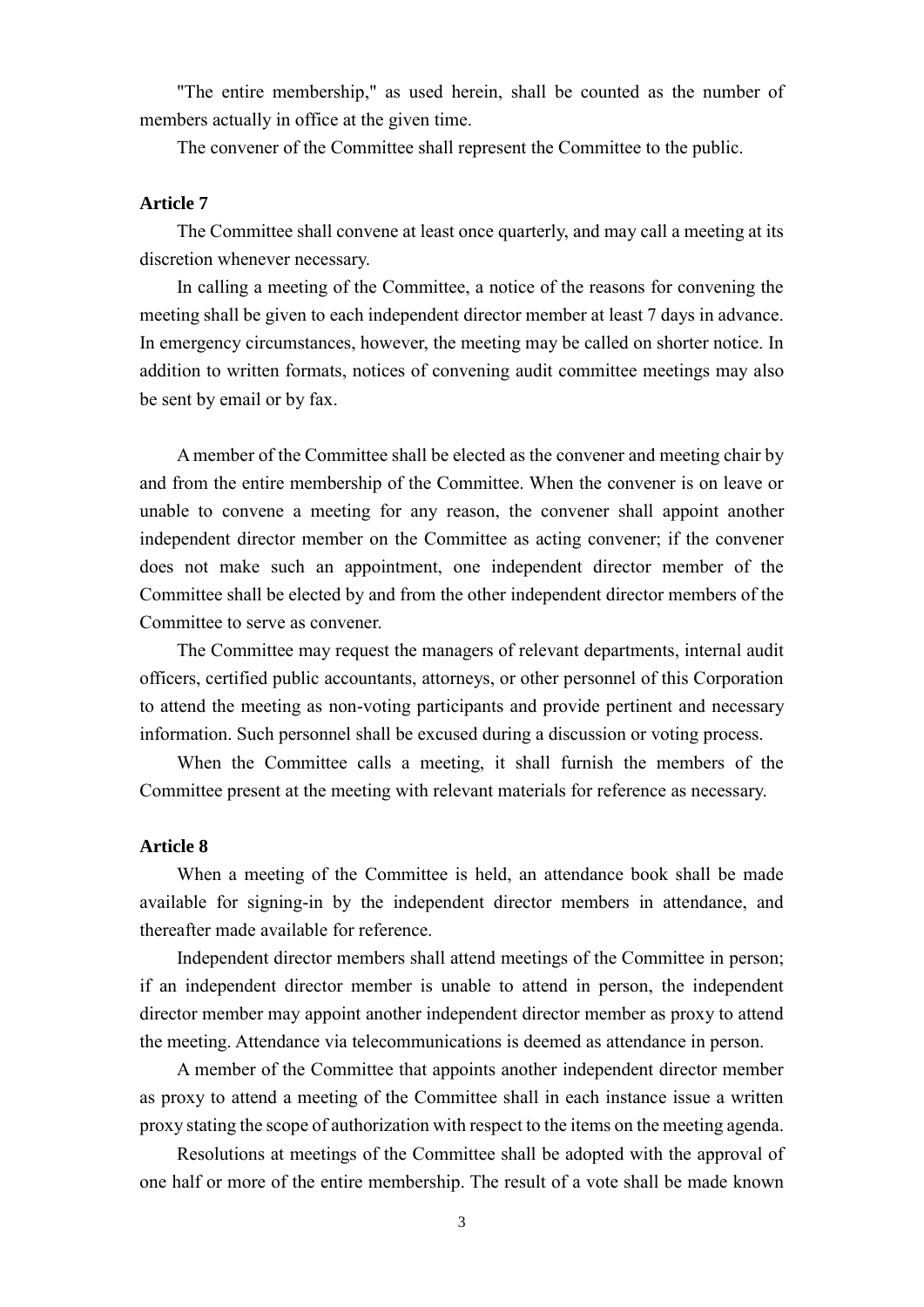immediately and recorded in writing.

If for a legitimate reason it is impossible to hold a meeting of the Committee, matters on the meeting agenda shall be adopted with the consent of two thirds or more of the entire board of directors. Nevertheless, a written opinion indicating approval or disapproval shall be obtained from each independent director member with respect to the matters under Article 6, Paragraph 1, Subparagraph 10.

The proxy under Paragraph 2 may accept a proxy from one person only.

# **Article 9**

Discussions at a meeting of the Committee shall be included in the meeting minutes, which shall faithfully record the following:

- A. The session, time, and place of the meeting.
- B. The name of the meeting chair.
- C. Attendance by the independent director members, including the names and the number of members present, excused, and absent.
- D. The names and titles of those attending the meeting as non-voting participants.
- E. The name of the minute taker.
- F. The matters reported at the meeting.
- G. Agenda items: For each proposal, the method of resolution and the result; a summary of the comments of the independent director members of the Committee and experts and other persons present at the meeting; names of independent directors who are interested parties as defined in Article 11, Paragraph 1, material facts of such interest, grounds for recusal or otherwise, and decision to recuse or otherwise; and any objections or reservations expressed.
- H. Extraordinary motions: The name of the mover; the method of resolution and the result for each motion; a summary of the comments of the independent director members of the Committee and experts and other persons present at the meeting; names of independent directors who are interested parties as defined in Article 11, Paragraph 1, material facts of such interest, grounds for recusal or otherwise, and decision to recuse or otherwise; and any objections or reservations expressed.
- I. Other matters required to be recorded.

The attendance book constitutes part of the minutes for each meeting of the Committee and shall be preserved during the existence of Lite-On Technology Corporation.

The minutes of a Committee meeting shall bear the signature or seal of both the chair and the minute taker, and a copy of the minutes shall be distributed to each independent director member of the audit committee within 20 days after the meeting.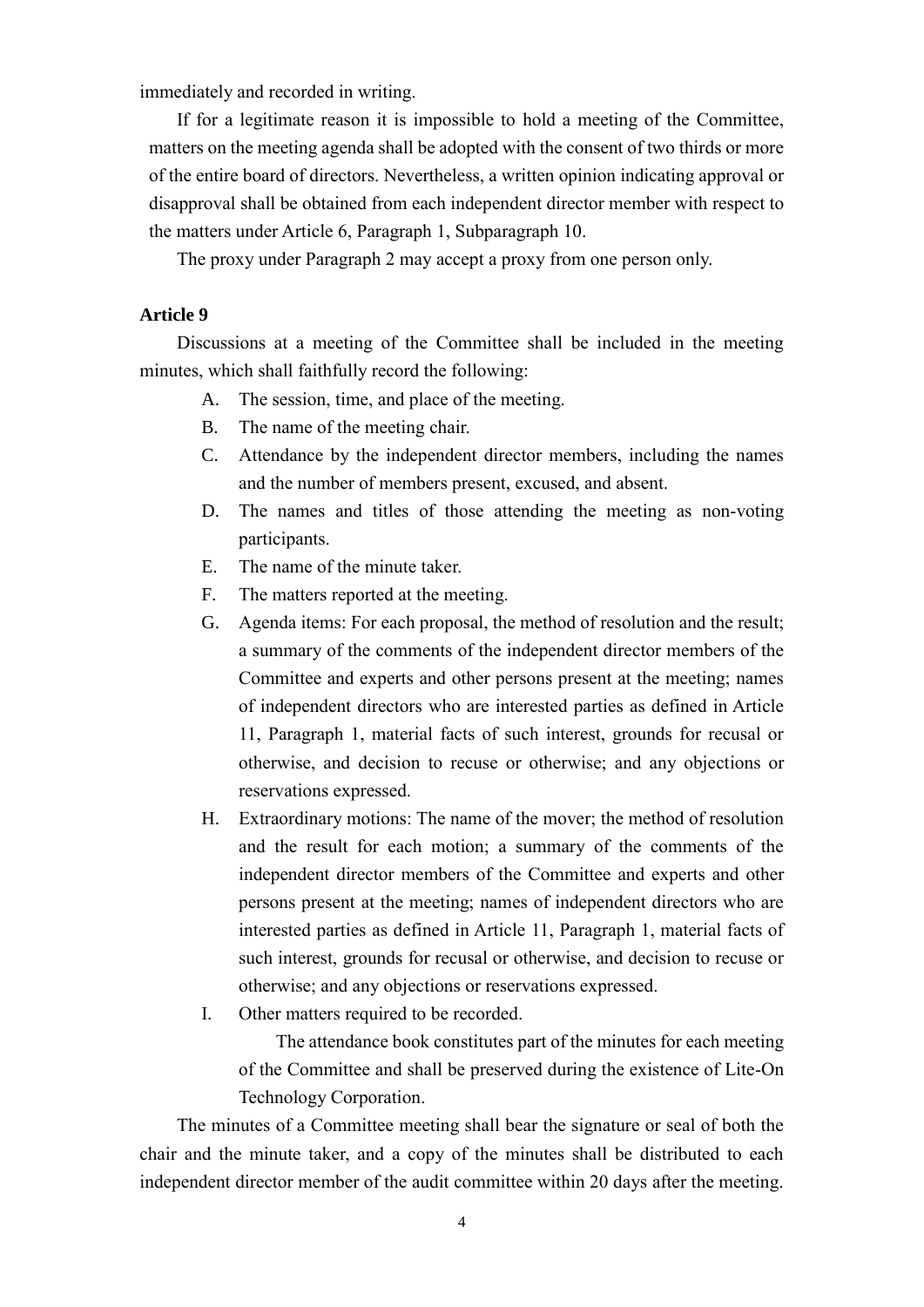The minutes shall be deemed important corporate records and appropriately preserved during the existence of Lite-On Technology Corporation.

The meeting minutes of Paragraph 1 may be produced and distributed in electronic form.

#### **Article 9-1**

Lite-On Technology Corporation shall record on audio or video tape the entire proceedings of an audit committee meeting, and preserve the recordings for at least five years, in electronic form or otherwise.

If before the end of the preservation period referred to in the preceding paragraph any litigation arises in connection with a resolution of an audit committee meeting, the relevant audio or video recordings shall continue to be preserved until the litigation is concluded.

Where an audit committee meeting is held by video conference, the audio or video documentation of the meeting constitutes part of the meeting minutes and shall be well preserved for the duration of the existence of Lite-On Technology Corporation.

#### **Article 10**

The Committee's meeting agenda shall be drafted by the convener. Other members may also put forward proposals for discussion by the Committee.

## **Article 11**

If an independent director member of the audit committee has a personal interest in any agenda item, the director shall explain the essential content of the interest. If the director's personal interest is likely to prejudice the interest of Lite-On Technology Corporation, the director member may not participate in discussion and voting, and shall recuse him or herself from the discussion and voting and also may not exercise voting rights as a proxy for any other independent director member.

Where the spouse, a blood relative within the second degree of kinship of an independent director, has interests in the matters under discussion in the meeting of the preceding paragraph, such independent director shall be deemed to have a personal interest in the matter.

If, for the reason stated in the preceding two paragraphs, an agenda item cannot be resolved at a meeting of the Committee, it shall be reported to the board of directors, which shall resolve on the item.

#### **Article 12**

The Committee may resolve to retain the service of an attorney, certified public accountant, or other professional to provide audit or advisory services with respect to matters in connection with Article 6. The costs of their services shall be borne by Lite